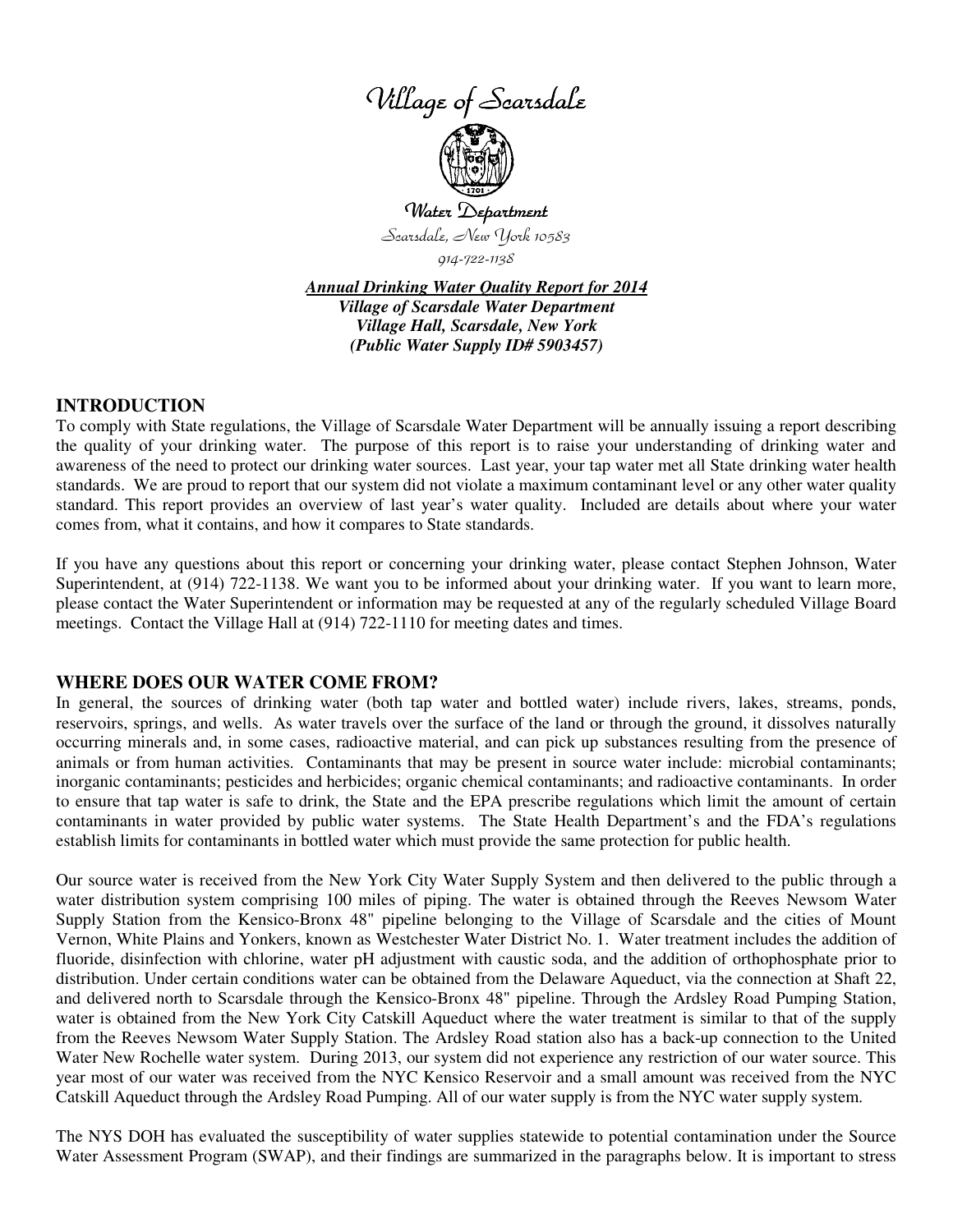that these assessments were created using available information and only estimate the potential for source water contamination. Elevated susceptibility ratings do not mean that source water contamination has or will occur for this Public Water Supply (PWS). This PWS provides treatment and regular monitoring to ensure the water delivered to consumers meets all applicable standards.

Scarsdale obtains water from the New York City water supply system. Water comes from the Catskill/Delaware watersheds east of the Hudson River and/or from the Croton watershed in Putnam and Westchester counties. The New York City Department of Environmental Protection (DEP) implements a series of programs to evaluate and protect source water quality within these watersheds. Their efforts focus on three important program areas: the enforcement of strengthened Watershed Rules and Regulations; the acquisition and protection of watershed lands; and implementation partnership programs that target specific sources of pollution in the watersheds.

Due to these intensive efforts, the SWAP methodologies applied to the rest of the state were not applied for this PWS. Additional information on the water quality and protection efforts in these New York City watersheds can be found at NYCDEP's web site www.nyc.gov/html/dep/html/watershed\_protection/index.shtml.

Specifically, Scarsdale obtains its water from the Catskill/Delaware watersheds east of the Hudson. The reservoirs in this mountainous rural area are relatively deep with little development along their shorelines. The main water quality concerns associated with land cover is agriculture, which can contribute microbial contaminants, pesticides, and algae producing nutrients. There are also some potential contamination concerns associated with residential lands and associated wastewater discharges. However, advanced treatments which reduce contaminants are in place for most of these discharges. There are also a number of other discrete facilities, such as landfills, chemical bulk storages, etc. that have the potential to impact local water quality, but large significant water quality problems associated with these facilities are unlikely due to the size of the watershed and surveillance and management practices.

## **FACTS AND FIGURES**

The Scarsdale Water System is owned and operated by the Village of Scarsdale. Water Service is provided to the Village of Scarsdale, Eastchester Water District No. 1 and some homes in Mamaroneck, New Rochelle and Greenburgh. Our water system serves an estimated population of 20,608 through 5,800 service connections. The total water delivered in 2014 was 1.183 billion gallons. The daily average of water treated and pumped into the distribution system was 3.25 million gallons per day. Our highest single day was 6.561 million gallons. The amount of water delivered to customers, (metered), was 0.965 billion gallons. This leaves the total for unbilled water, (formerly known as unaccounted for water) at 218 million gallons, (18.4 % of the total amount delivered). Unbilled water is a result of many factors. Losses arise from ruptured water mains, hydrants struck by automobiles, service line leaks, fire protection and training, testing of water meters, use of unmetered water for construction purposes and the unmetered water used for flushing water mains. In 2014 water customers were charged \$2.05 per 100 cu ft, (or \$2.73 per 1,000 gallons), for water used up to 5,000 cu ft per quarter and \$7.18 per 100 cu ft, (or \$9.54 per 1,000 gallons), for water used above 5,000 cu ft per quarter. The annual average water charge per user was \$608.00.

## **ARE THERE CONTAMINANTS IN OUR DRINKING WATER?**

As the State regulations require, we routinely test your drinking water for numerous contaminants. These contaminants include: total coliform, turbidity, inorganic compounds, nitrate, nitrite, lead and copper, volatile organic compounds, total trihalomethanes, haloacetic acids, and synthetic organic compounds. Some of the compounds we analyzed for were detected in your drinking water; however, these contaminants were detected below the level allowed by the State. The table presented below depicts which compounds were detected in your drinking water. The State allows us to test for some contaminants less than once per year because the concentrations of these contaminants do not change frequently. Some of our data, though representative, are more than one year old.

It should be noted that all drinking water, including bottled drinking water, may be reasonably expected to contain at least small amounts of some contaminants. The presence of contaminants does not necessarily indicate that water poses a health risk. More information about contaminants and potential health effects can be obtained by calling the EPA's Safe Drinking Water Hotline (800-426-4791) or the Westchester County Health Department at (914) 813-5000.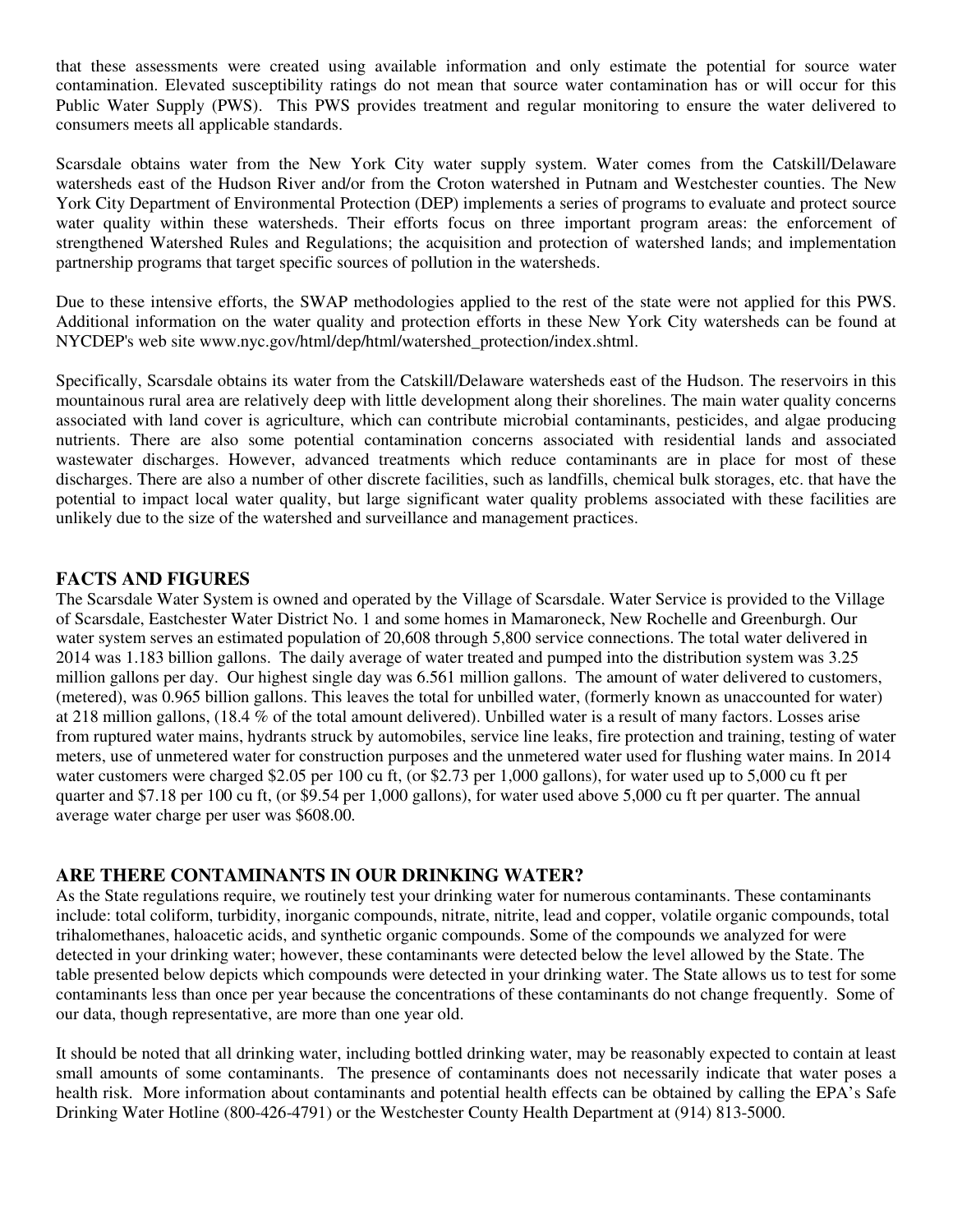#### **TABLE OF DETECTED CONTAMINANTS:**

|                                                                                                       |           |                              | Level Detected        | Unit            |              | Regulatory      |                                                                                                             |
|-------------------------------------------------------------------------------------------------------|-----------|------------------------------|-----------------------|-----------------|--------------|-----------------|-------------------------------------------------------------------------------------------------------------|
|                                                                                                       | Violation | Date of                      | (Average)             | Measure-        |              | Limit           | Likely Source of                                                                                            |
| Contaminant                                                                                           | Yes/No    | <b>Sample</b>                | (Range)               | ment            | <b>MCLG</b>  | (MCL, TT or AL) | Contamination                                                                                               |
| <b>Inorganic Chemical Contaminants (Distribution System):</b>                                         |           |                              |                       |                 |              |                 |                                                                                                             |
| Alkalinity as CaCO3                                                                                   | No        | 01/22/14                     | 14.6                  | mg/l            | N/A          | N/A             | Erosion of natural deposits                                                                                 |
| Aluminum                                                                                              | No        | 01/22/14                     | 27.4                  | $\frac{u g}{l}$ | N/A          | N/A             | Erosion of natural deposits                                                                                 |
| Barium                                                                                                | No        | 01/22/14                     | 15.7                  | ug/l            | 2000         | 2000            | Erosion of natural deposits                                                                                 |
| Calcium as CaCO3                                                                                      | No        | 01/22/14                     | 15                    | mg/l            | N/A          | N/A             | Erosion of natural deposits                                                                                 |
| Calcium                                                                                               | No        | 01/22/14                     | 6                     | mg/l            | N/A          | N/A             | Erosion of natural deposits                                                                                 |
| Chloride                                                                                              | No        | 01/22/14                     | 10.7                  | mg/l            | N/A          | 250             | Erosion of natural deposits                                                                                 |
| Chlorine residual                                                                                     | No        | Daily                        | 1.32<br>1.01-1.73     | mg/l            | N/A          | 4               | Water additive used to control microbes                                                                     |
| Copper                                                                                                | No        | 01/22/14                     | 23                    | $\frac{u g}{l}$ | 1300         | 1300            | Erosion of natural deposits $\&$<br>corrosion of household plumbing                                         |
| Fluoride                                                                                              | No        | Daily                        | 0.69<br>$0.02 - 1.56$ | mg/l            | N/A          | 2.2             | Water Additive which promotes strong teeth                                                                  |
| Hardness                                                                                              | No        | 01/22/14                     | 21                    | mg/l            | N/A          | N/A             | Erosion of natural deposits                                                                                 |
| Iron                                                                                                  | No        | 01/22/14                     | 40.2                  | $\frac{u g}{l}$ | N/A          | 300             | Erosion of natural deposits                                                                                 |
| Magnesium                                                                                             | No        | 01/22/14                     | 1360                  | $\frac{u g}{l}$ | N/A          | N/A             | Erosion of natural deposits                                                                                 |
| Manganese                                                                                             | No        | 01/22/14                     | 16.1                  | $\frac{u g}{l}$ | N/A          | 300             | Erosion of natural deposits                                                                                 |
| Nitrate                                                                                               | No        | 01/22/14                     | 0.24                  | mg/l            | 10           | 10              | Runoff from fertilizer use                                                                                  |
| Orthophosphates                                                                                       | No        | 01/22/14                     | 0.679                 | mg/l            | N/A          | N/A             | Water additive which reduces water corrosivity                                                              |
| pН                                                                                                    | No        | Daily                        | 7.19<br>$6.7 - 7.5$   | Units           | N/A          | N/A             |                                                                                                             |
| Sodium $(5)$                                                                                          | No        | 01/22/14                     | 7.37                  | mg/l            | See note 5   | 20              | Erosion of natural deposits                                                                                 |
| Sulfate, Potable                                                                                      | No        | 01/22/14                     | 4.80                  | mg/l            | N/A          | 250             | Erosion of natural deposits                                                                                 |
| <b>Total Dissolved Solids</b>                                                                         | No        | 01/22/14                     | 36.4                  | mg/l            | N/A          | N/A             | Metals & salts naturally<br>occurring in the soil                                                           |
| Turbidity (1)                                                                                         | No        | Daily                        | 0.62<br>$0.60 - 91$   | NTU             | N/A          | 5               | Soil erosion & stream sediments                                                                             |
| Zinc                                                                                                  | No        | 01/22/14                     | 7.9                   | $\frac{u g}{l}$ | N/A          | 5000            | Naturally occurring                                                                                         |
| Lead & Copper Contaminant -<br>System Wide Sampling – (every three years in the Distribution System): |           |                              |                       |                 |              |                 |                                                                                                             |
| Lead $(3)$                                                                                            | No        | 06-08/12                     | 7.7                   | $\frac{u g}{l}$ | $\mathbf{0}$ | 15              | Erosion of natural deposits &                                                                               |
|                                                                                                       |           |                              | $<$ LOQ $-$ 33.5      |                 |              |                 | corrosion of household plumbing                                                                             |
| Copper $(2)$                                                                                          | No        | 06-08/12                     | 391<br>$16 - 747$     | $\frac{u g}{l}$ | 1300         | 1300            | Erosion of natural deposits &<br>corrosion of household plumbing                                            |
| <b>Organic Chemical Contaminants (Distribution System):</b>                                           |           |                              |                       |                 |              |                 |                                                                                                             |
| Total Trihalomethanes - Quarterly Stage 1 & 2 DBP Sampling $(4)$                                      |           |                              |                       |                 |              |                 |                                                                                                             |
|                                                                                                       |           | No Jan Apr. Jul. Oct         | 40.5                  | $\frac{u g}{l}$ | N/A          | 80              | By-product of drinking water disinfection needed                                                            |
|                                                                                                       |           | 2014                         | $26 - 46$             |                 |              |                 | to kill harmful organisms. TTHMs are formed when<br>source water contains large amounts of organic matter.  |
| Haloacetic Acids – Quarterly & Stage 1 & 2 DBP Sampling (4)                                           |           |                              |                       |                 |              |                 |                                                                                                             |
|                                                                                                       |           | No Jan Apr. Jul. Oct<br>2014 | 45.75<br>$8.7 - 50$   | ug/l            | N/A          | 60              | By-product of drinking water disinfection<br>needed to kill harmful organisms                               |
| <b>Organic Chemical Contaminants (Source Water - Kensico Reservoir):</b>                              |           |                              |                       |                 |              |                 |                                                                                                             |
| <b>Total Trihalomethanes</b>                                                                          | No        | 12/02/14                     | 1.35                  | $\frac{u g}{l}$ | N/A          | 80              | By-product of drinking water disinfection needed                                                            |
|                                                                                                       |           |                              |                       |                 |              |                 | to kill harmful organisms. TIHM's are formed when<br>source water contains large amounts of organic matter. |
| Radiological Contaminants (Source Water – Kensico Reservoir):                                         |           |                              |                       |                 |              |                 |                                                                                                             |
| Gross Alpha Particle                                                                                  | No        | 10/15/13                     | 3.92                  | pci/l           | N/A          | 15              | Decay of natural deposits & manmade emissions                                                               |
| Gross Beta Particle                                                                                   | No        | 10/15/13                     | 0.69                  | pci/l           | N/A          | 506             | Erosion of natural deposits                                                                                 |
| Combined Radium 226<br>and Radium 228                                                                 | No        | 10/15/13                     | 0.52                  | pci/l           | N/A          | 5               | Erosion of natural deposits                                                                                 |

#### **Notes:**

1 – Turbidity is a measure of the cloudiness of the water. We test it because it is a good indicator of water quality. High turbidity can hinder the effectiveness of disinfectants. Our highest single turbidity measurement in the distribution system for the year occurred on 12/25/14, (0.91 NTU). State regulations require that turbidity must always be below 5 NTU.

2 – The level presented represents the 90<sup>th</sup> percentile of the 30 sites tested. A percentile is a value on a scale of 100 that indicates the percent of a distribution that is equal to or below it. The  $90<sup>th</sup>$  percentile is equal to or greater than  $90%$  of the copper values detected at your water system. In this case, thirty samples were collected at your water system and the 90<sup>th</sup> percentile value was the 27th value which was 0.391 mg/l. The action level for copper was not exceeded at any of the sites tested. The highest copper value was 0.747 mg/l.

3 – The level presented represents the 90th percentile of the 30 sites tested. A percentile is a value on a scale of 100 that indicates the percent of a distribution that is equal to or below it. The 90<sup>th</sup> percentile is equal to or greater than 90% of the lead values detected at your water system. In this case, thirty samples were collected at your water system and the 90<sup>th</sup> percentile value was the 27th value which was 7.7 ug/l. The action level for lead was exceeded at only one of the sites tested. The highest lead value was 33.5 ug/l.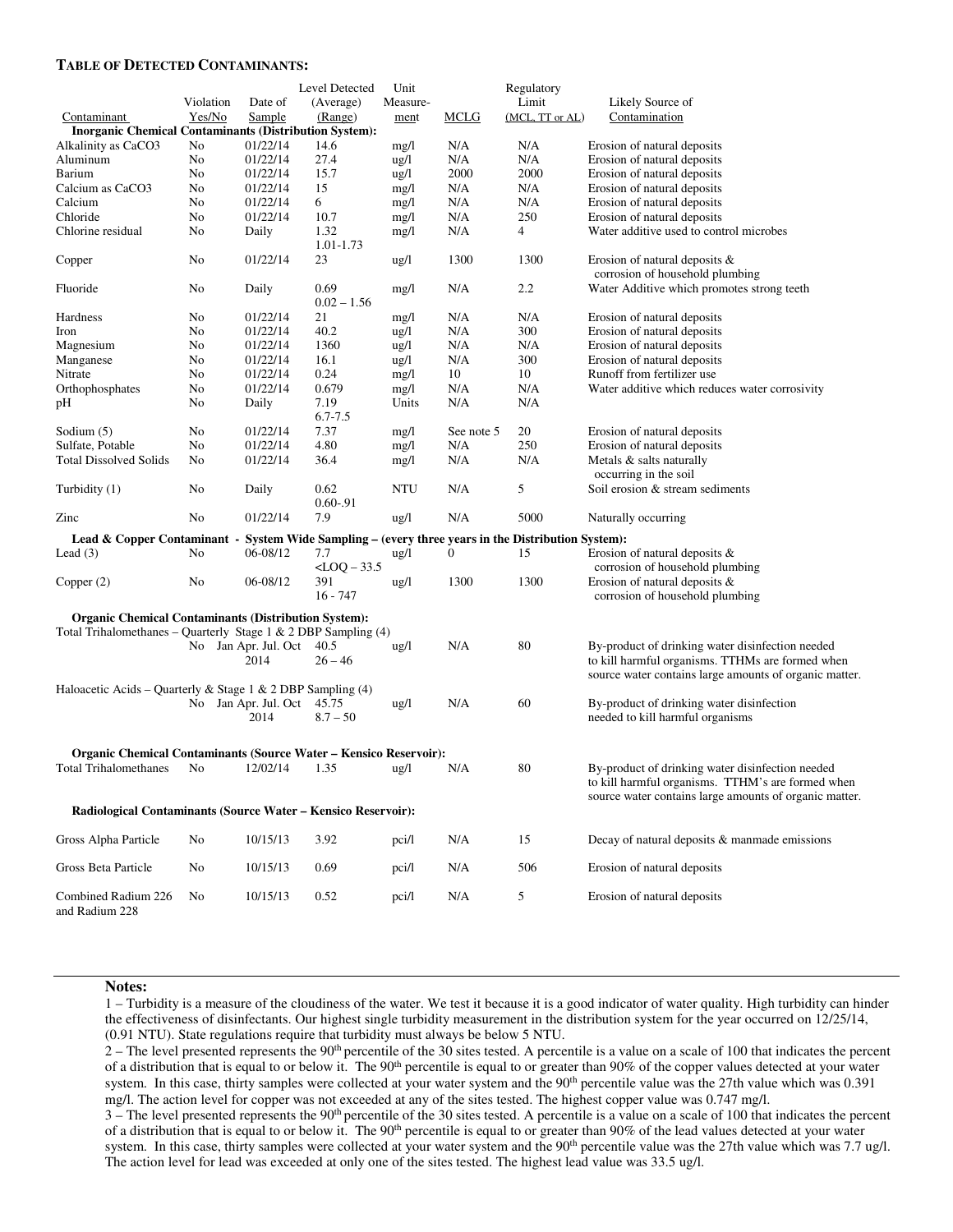4 – This level represents the average of 20 samples taken during the year. Average level was 40.5 ug/l with a range of 26-46 for

Trihalomethanes. Average level was 45.75 ug/l with a range of 8.7-50 for Haloacetic Acids.

5 - Water containing more than 20 mg/l of sodium should not be used for drinking by people on severely restricted diets. Water containing

more than 270 mg/l of sodium should not be used for drinking by people on moderately restricted sodium diets.

6 – The State considers 50 pCi/L a level of concern for beta particles.

#### **Definitions:**

*Maximum Contaminant Level* (MCL): The highest level of a contaminant that is allowed in drinking water. MCLs are set as close to the MCLGs as feasible.

*Maximum Contaminant Level Goal* (MCLG): The level of a contaminant in drinking water below which there is no known or expected risk to health. MCLGs allow for a margin of safety.

*Maximum Residual Disinfectant Level* (MRDL): The highest level of a disinfectant allowed in drinking water. There is convincing evidence that addition of a disinfectant is necessary for control of microbial contaminants.

*Maximum Residual Disinfectant Level Goal* (MRDLG): The level of a drinking water disinfectant below which there is no known or expected risk to health. MRDLGs do not reflect the benefits of the use of disinfectants to control microbial contamination.

*Action Level*(AL): The concentration of a contaminant which, if exceeded, triggers treatment or other requirements which a water system must follow.

*Treatment Technique* (TT): A required process intended to reduce the level of a contaminant in drinking water.

*Non-Detects* (ND): Laboratory analysis indicates that the constituent is not present.

*Nephelometric Turbidity Unit* (NTU): A measure of the clarity of water. Turbidity in excess of 5 NTU is just noticeable to the average person.

*Milligrams per liter* (mg/l): Corresponds to one part of liquid in one million parts of liquid (parts per million - ppm).

*Micrograms per liter* (ug/l): Corresponds to one part of liquid in one billion parts of liquid (parts per billion - ppb).

*Nanograms per liter* (ng/l): Corresponds to one part of liquid to one trillion parts of liquid (parts per trillion - ppt).

*Picograms per liter* (pg/l): Corresponds to one part per of liquid to one quadrillion parts of liquid (parts per quadrillion – ppq).

*Picocuries per liter* (pCi/L): A measure of the radioactivity in water.

*Million Fibers per Liter* (MFL): A measure of the presence of asbestos fibers that are longer than 10 micrometers. *LT*: Less Than

**umhos/cm:** A measure of the water's ability to conduct an electrical current

According to State regulations, we are required to routinely monitor drinking water for various contaminants. Drinking water is tested for inorganic and organic contaminants, trihalomethanes, and coliform bacteria. Contaminants detected are included in the Table of Detected Contaminants. Contaminants we analyzed for but did not detect were:

E.coli bacteria, Arsenic, Chromium, Mercury, Selenium, Antimony, Beryllium, Cyanide, Thallium, Nitrite, Vanadium, Silver, Cobalt, Boron, Molybdenum, Lead, Bromoform, Dibromochloromethane, Vinyl Chloride, Benzene, Bromobenzene, Bromochloromethane, Bromomethane, Nbutylbenzene, Sec-butylbenzene, Tert-butylbenzene, Carbon tetrachloride, Chlorobenzene, Chloroethane, Chloromethane, 2-chlorotoluene, 4 chlorotoluene, Dibromomethane, 1,2-dichlorobenzene, 1,3-dichlorobenzene, 1,4-dichlorobenzene, dichlorodifluoromethane, 1,1-dichloroethane, 1,2 dichloroethane, 1,1-dichloroethene, Cis-1,2-dichloroethene, Trans-1,2-dichloroethene, 1,2-dichloropropane, 1,3-dichloropropane, 2,2 dichloropropane, 1,1-dichloropropene, Cis-1,3-dichloropropene, Trans-1,3-dichloropropene, Ethylbenzene, Hexachlorobutadiene, Isopropylbenzene, P-isopropyltoluene, Methylene chloride, N-propylbenzene, Styrene, 1,1,1,2-tetrachloroethane, 1,1,2,2-tetrachloroethane, Tetrachloroethene, Toluene, 1,2,3-trichlorobenzene, 1,2,4-trichlorobenzene, 1,1,1-trichloroethane, 1,1,2-trichloroethane, Trichloroethene, Trichlorofluoromethane, 1,2,3 trichloropropane, 1,2,4-trimethylbenzene, 1,3,5-trimethylbenzene, P & M-xylene, O-xylene, 2-butanone (MEK), Naphthalene, Methyl T-Butyl Ether, 4-Methyl-2-pentanone, 1,2-Dibromoethane, 1,2-Dibromo-3-Chlorpropane, Alachlor, Atrazine, Simazine, Hexachlorobenzene, Hexachlorocyclopentadiene, Benzo(A)pyrene, bis(2-Ethylhexyl)adipate, bis(2-Ethylhexyl)phthalate , Aldicarb Sulfoxide, Aldicarb Sulfone, Oxamyl, Methomyl, 3-Hydroxycarbofuran, Aldicarb, Carbofuran, Carbaryl, Glyphosate, Diquat, 2,4-D, 2,4,5-T, Silvex, Dalapon, Dicamba, Dinoseb, Pentachlorophenol, Picloram, Dioxin, Endothall, Butachlor, Metolachlor, Metribuzin, 2,3,7,8-TCDD (Dioxin), DCPA di-mono-acids, 2,4- Dinitrotoluene, 2,6-Dinitrotoluene, Acetochlor, EPTC, Molinate, Terbacil, MTBE, perchlorate, 4,4-DDE, Aldrin, Chlordane, Dieldrin, Endrin, Heptachlor, Heptachlor Epoxide, Lindane, Methoxychlor, PCB's, Propachlor, Toxaphene, Ethylene glycol, Propylene glycol.

### **WHAT DOES THIS INFORMATION MEAN?**

As you can see by the table, our system had no violations. We have learned through our testing that some contaminants have been detected; however, these contaminants were detected below the level allowed by the State.

#### **We are required to present the following information on lead in drinking water:**

If present, elevated levels of lead can cause serious health problems, especially for pregnant women, infants, and young children. It is possible that lead levels at your home may be higher than at other homes in the community as a result of materials used in your home's plumbing. The Village of Scarsdale is responsible for providing high quality drinking water, but cannot control the variety of materials used in plumbing components. When your water has been sitting for several hours, you can minimize the potential for lead exposure by flushing your tap for 30 seconds to 2 minutes before using water for drinking or cooking. If you are concerned about lead in your water, you may wish to have your water tested. Information on lead in drinking water, testing methods, and steps you can take to minimize exposure is available from the Safe Drinking Water Hotline (1-800-426-4791) or at http://www.epa.gov/safewater/lead.

## **IS OUR WATER SYSTEM MEETING OTHER RULES THAT GOVERN OPERATIONS?**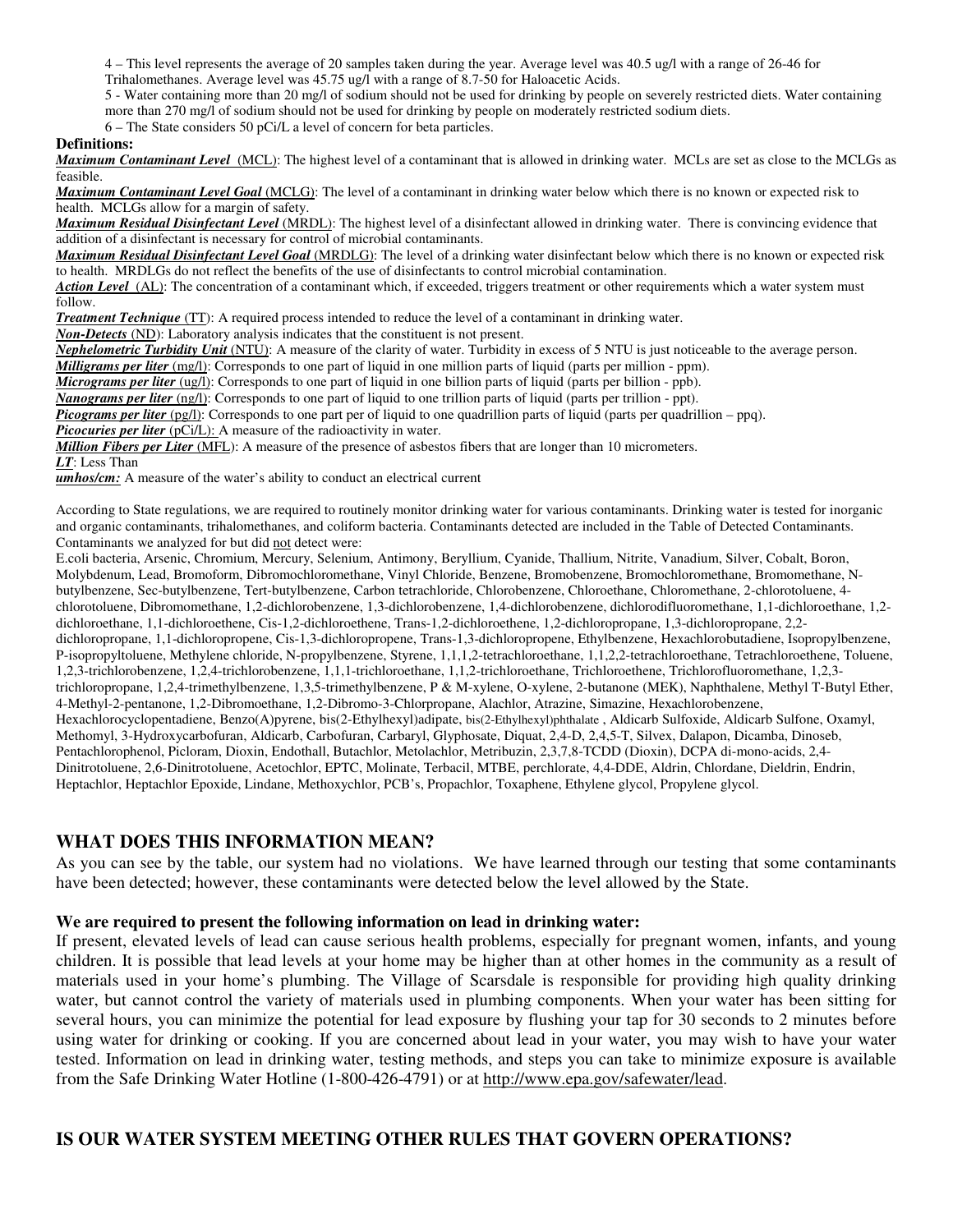During 2014, our system was in compliance with applicable State drinking water operating, monitoring and reporting requirements.

### **Variances and Exemptions:**

In accordance with the Federal Safe Drinking Water Act of 1986 and New York State requirements regarding the quality of potable water, we submitted a request for filtration avoidance of our raw water sources for both the Reeves Newsom Water Supply Station and the Ardsley Road Pumping Station. We received a variance from the New York State Department of Health in December 1991. This variance is still in effect.

The Village of Scarsdale was granted a Biofilm Variance from the New York State Department of Health on August 29, 1994. The variance recognizes that the maximum contaminant level cannot be used to determine the public health significance of coliform bacteria being detected in the distribution system when biofilms, and not contaminated water, is in the system.

## **INFORMATION ON GIARDIA**

Giardia is a microbial pathogen present in varying concentrations in many surface waters and groundwater under the influence of surface water. Giardia is removed/inactivated through a combination of filtration and disinfection or by disinfection. During 2014, as part of routine sampling, NYC collected 52 samples from their source water at Kensico Reservoir and analyzed them for Giardia cysts. Of these samples, 29 were confirmed positive. Therefore, our testing indicates the presence of Giardia in our source water. Current test methods do not allow us to determine if the organisms are dead or if they are capable of causing disease. Ingestion of Giardia may cause giardiasis, an intestinal illness. People exposed to Giardia may experience mild or severe diarrhea, or in some instances no symptoms at all. Fever is rarely present. Occasionally, some individuals will have chronic diarrhea over several weeks or a month, with significant weight loss. Giardiasis can be treated with anti-parasitic medication. Individuals with weakened immune systems should consult with their health care providers about what steps would best reduce their risks of becoming infected with Giardiasis. Individuals who think that they may have been exposed to Giardiasis should contact their health care providers immediately. The Giardia parasite is passed in the feces of an infected person or animal and may contaminate water or food. Person to person transmission may also occur in day care centers or other settings where handwashing practices are poor.

## **INFORMATION ON CRYPTOSPORIDIUM**

Cryptosporidium is a microbial pathogen found in surface water and groundwater under the influence of surface water. During 2014, as part of routine sampling, NYC collected 52 samples from their source water at Kensico Reservoir and analyzed them for cryptosporidium oocysts. Of these samples three were positive for cryptosporidium. Therefore, our testing indicates the presence of Cryptosporidium in our source water. Current test methods do not allow us to determine if the organisms are dead or if they are capable of causing disease. Ingestion of Cryptosporidium may cause cryptosporidiosis, a gastrointestinal infection. Symptoms of infection include nausea, diarrhea, and abdominal cramps. Most healthy individuals can overcome disease within a few weeks. However, immuno-compromised people are at greater risk of developing life-threatening illness. We encourage immuno-compromised individuals to consult their health care provider regarding appropriate precautions to take to avoid infection. Cryptosporidium must be ingested to cause disease, and it may be spread through means other than drinking water.

## **DO I NEED TO TAKE SPECIAL PRECAUTIONS?**

Although our drinking water met or exceeded state and federal regulations, some people may be more vulnerable to disease causing microorganisms or pathogens in drinking water than the general population. Immuno-compromised persons such as persons with cancer undergoing chemotherapy, persons who have undergone organ transplants, people with HIV/AIDS or other immune system disorders, some elderly, and infants can be particularly at risk from infections. These people should seek advice from their health care provider about their drinking water. EPA/CDC guidelines on appropriate means to lessen the risk of infection by Cryptosporidium, Giardia and other microbial pathogens are available from the Safe Drinking Water Hotline (800-426-4791).

## **INFORMATION ON FLUORIDE ADDITION**

Our system is one of the many drinking water systems in New York State that provides drinking water with a controlled, low level of fluoride for consumer dental health protection. Fluoride is added to your water coming from our Catskill